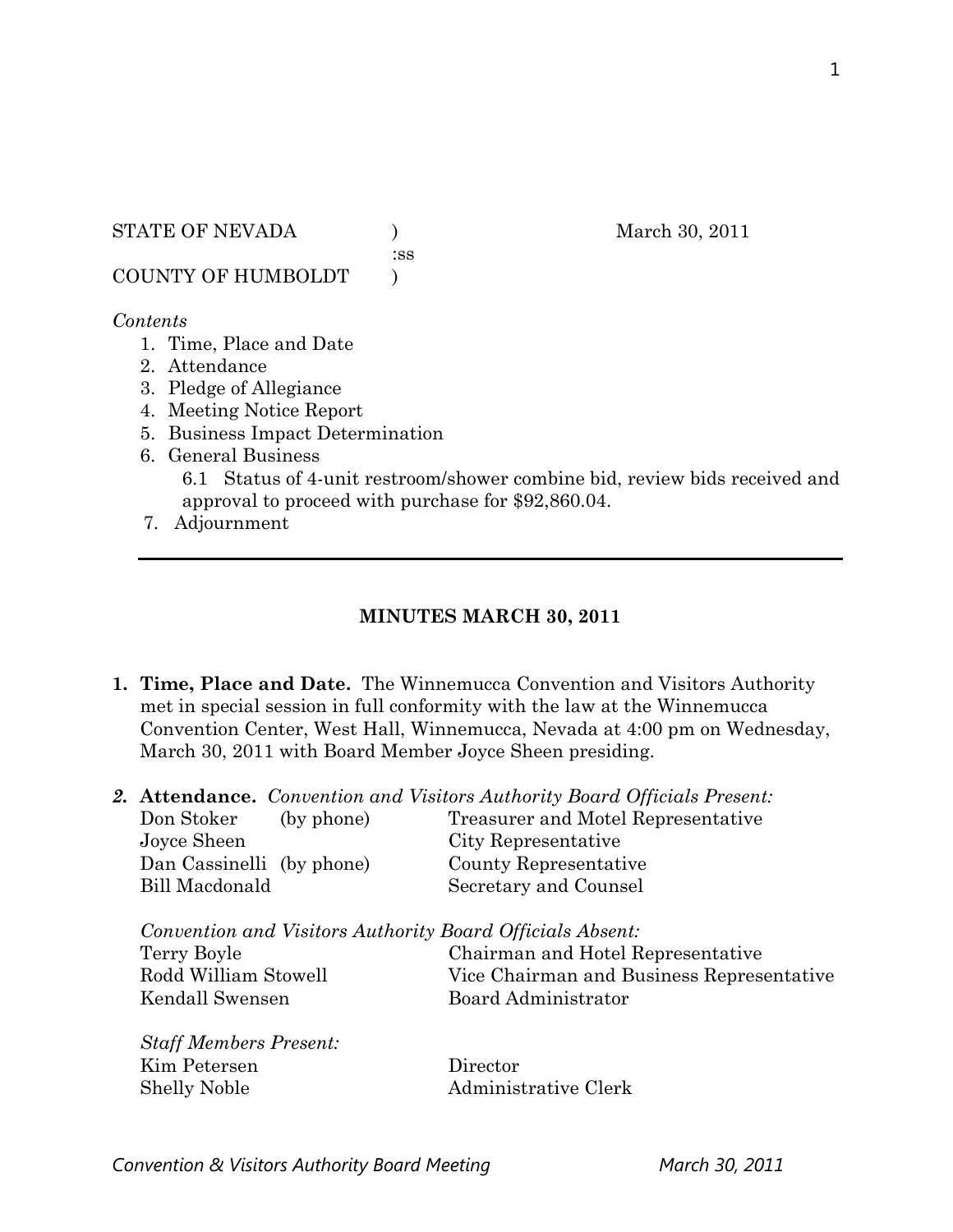*Staff Members Absent:*  None

*Others Present:*  None

### **3. Pledge of Allegiance.**

#### **4. Meeting Notice Report.**

Mrs. Sheen reported that notice, including meeting agenda, was posted by Shelly Noble by 9:00 am Friday, March 25, 2011 at Humboldt County Library, Court House, Post Office, City Hall and Convention Center West Hall. No persons have requested mailed notice during the past six months.

**5. Business Impact Determination.** After review of the March 30, 2011 agenda, *Don Stoker made a motion that no proposed agenda item is likely to impose a direct and significant economic burden on a business or directly restrict formation, operation, or expansion of a business. The motion carried unanimously, 3-0.* 

### **6. General Business.**

**6.1 Status of 4-unit restroom/shower combine bid, review bids received and approval to proceed with purchase for \$92,860.04.**  When this board began to investigate the cost associated with the purchase of restroom/shower units we were given an informal quote of \$86,196 from American Engineering for two 4-unit restroom/shower combination units. A motion was made and approval given to proceed with the formal bid process with expenditure not to exceed \$86,500 for these units. We received two bids for this restroom/shower combination. The lowest was from American Engineering in the amount of \$92,860.04. Since this is over the amount authorized by this board in February, this special meeting was called to see if members would authorize the additional expenditure. The reason for the increase is that a few things were added to the bid specs that were not included in the original quote. These are sensors on the outdoor lights so that they are not on all the time, floor mats, and power vents in the ceiling. After speaking with a representative from American Engineering, Kim is confident that the ceiling vents are not necessary since the door will be opened and closed throughout the day and evening and we have air conditioning in these units which will keep the air moving. Without these vents the price comes in at \$91,360. *Dan Cassinelli made a motion authorizing the acceptance of the bid from American Engineering for two 4-unit restroom/shower combination units at a cost of \$91,360.44. Motion carried unanimously, 3-0.*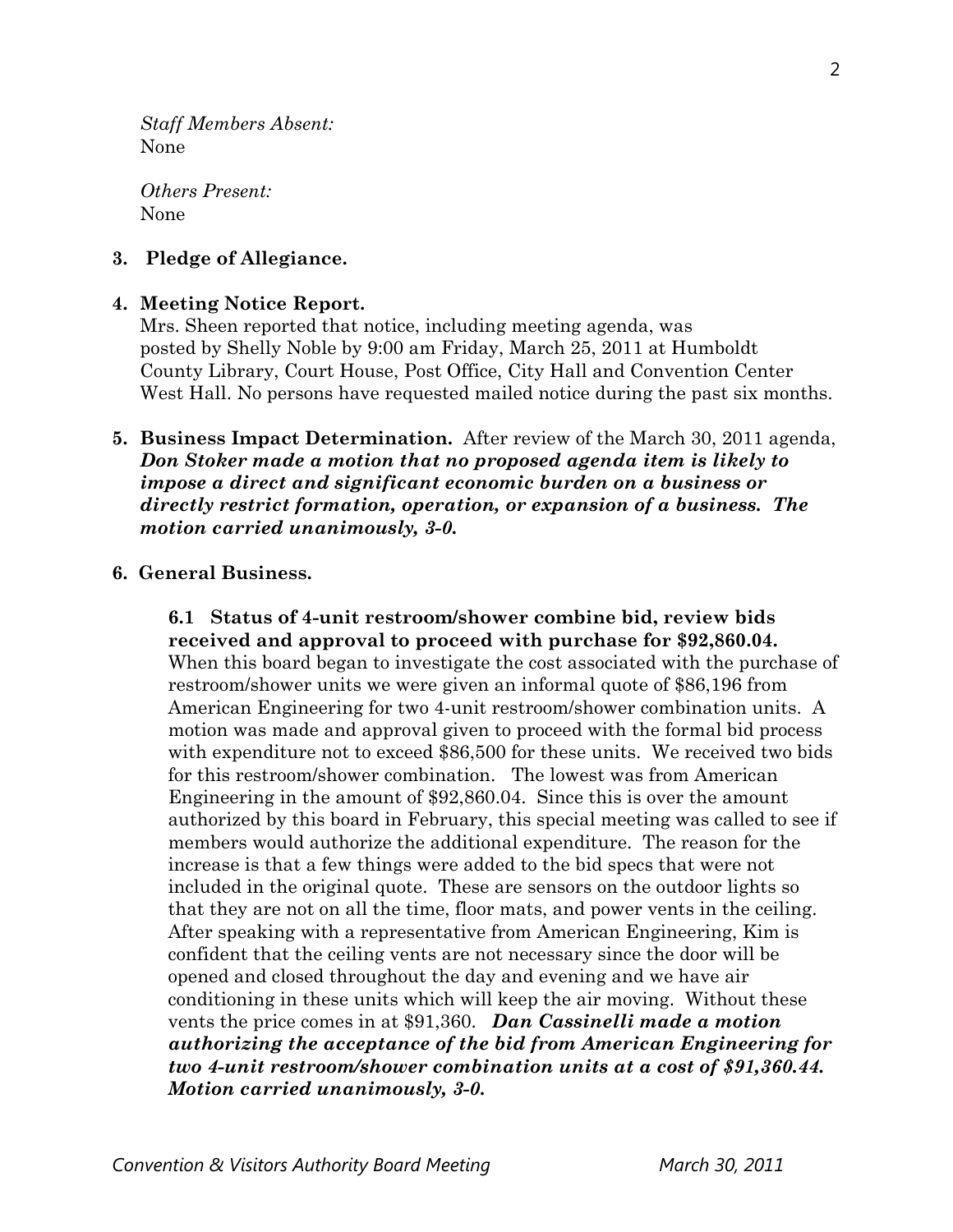# **13. Regular Business. Next Meeting. The Board confirmed the next regular meeting date of Wednesday, April 20, 2011, 4:00 pm.**

# **14. Adjourn.** *Don Stoker made a motion to adjourn this meeting. Motion carried unanimously, 3-0.*

The meeting was adjourned to the next regular meeting, or to the earlier call of the Chairman or to the call of any three (3) members of the Board on three (3) working days notice.

Respectfully submitted,

Shelly Noble